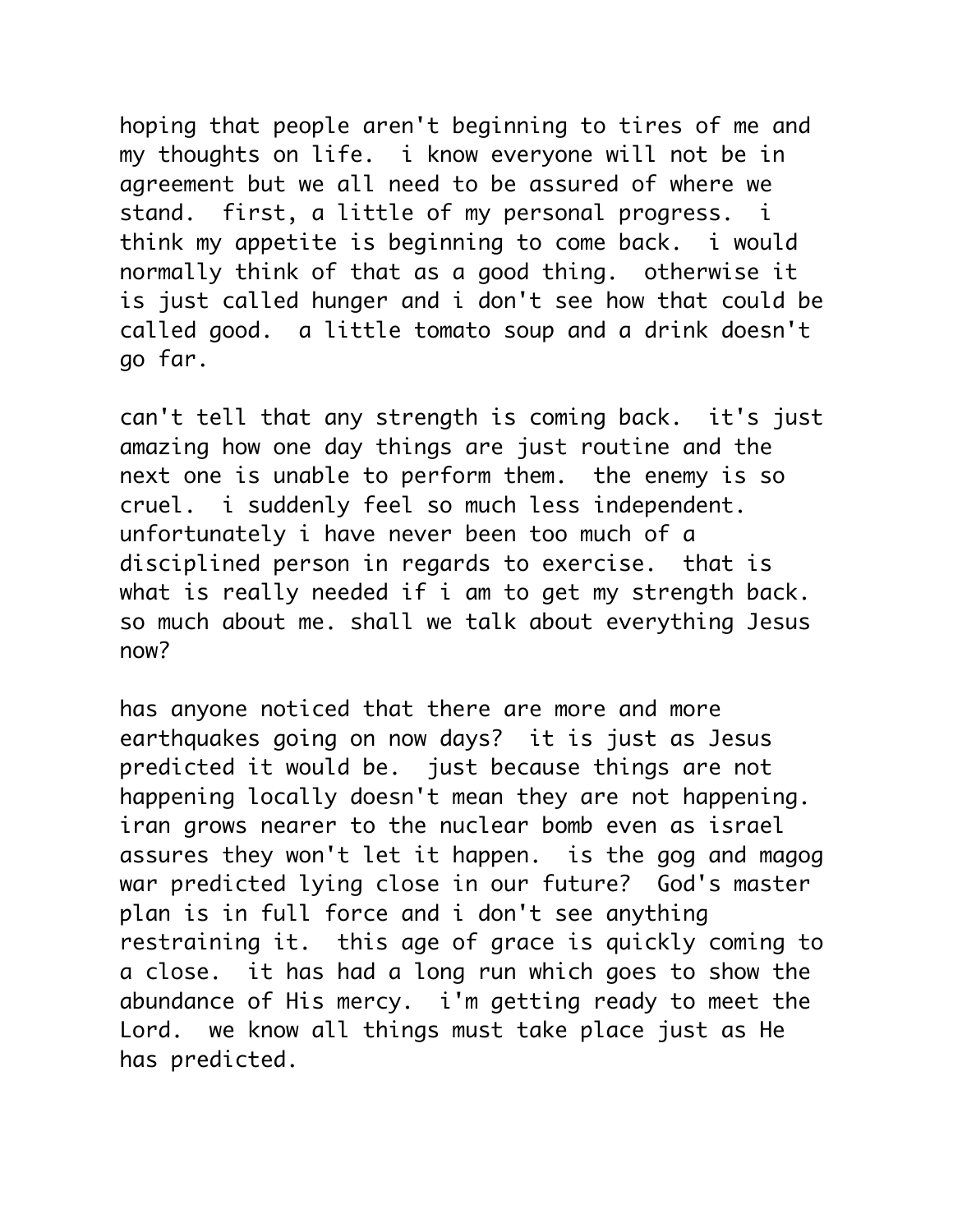the end times? i know people have scoffed and railed for ages that things continue the same throughout all time. indeed there have always been those dark times when evil was rampant in lives. even the church knew it's corruption and destruction in lives at times. many saints of God were persecuted by their own. (even as they are now - so many trying to tear down other believers) but theses were the tares that crept in and sought only power and wealth and not God's will.

but israel serves as the time piece of God. they preserved His word and integrity of the race until messiah could come. they are now back in the land and prominent in world affairs. can the third temple be far being. even now i know plans are being made. even to restore the sacrifices which Jesus came to fulfill. does anyone else find it amazing that multitude of gentiles can see all the correlations more than the jews? it is one of the mysteries of God their eyes have been blinded.

God will judge those who delighted in their power to hurt and corrupt the young babes in Christ. i do not mean we should not speak when error is present. so much that is disputed now though are the differences that man has made. when the disciples spoke out against others because they did not follow them, Jesus said not to. mark 9:38 we must stand for error but not for differences. we seek to follow Him. not man.

yes, forgiveness. it must be always in the forefront of us. it may not be easy when one has been hurt deeply. but it is something we all must do. i am remembering the movie "tortured for christ" about the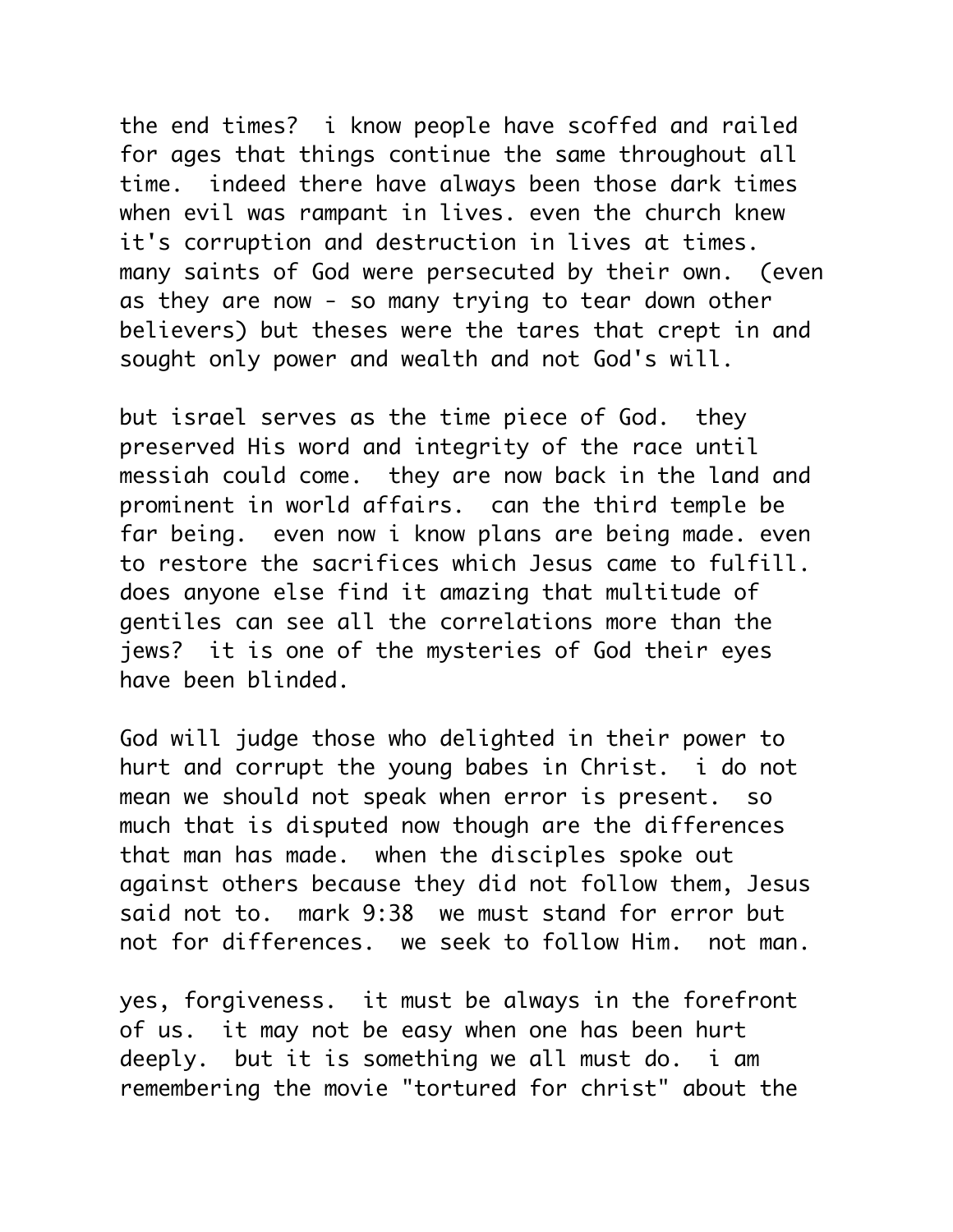life of richard wumrbrand. he was a tortured romanian pastor who spoke truth when he said "communism and christianity are not compatible". such truth. i remember one scene in the movie when a guard caught him praying and he asked him "what do you have to be thankful for?" his answer was "i was praying for you."

indeed the guards condition was much more hopeless than wurmbrand's. an eternity of suffering ruled his future without repentance. can we consider others even as we are being persecuted? i count not the suffering of this life to be compared to the joy set before us. i remember reading about wurmbrand's torture. it said "His body bore the scars of physical torture for the rest of his life. For example, he later recounted having the soles of his feet beaten until the flesh was torn off, then the next day beaten again to the bone, claiming there were not words to describe that pain".

is it easy to forgive? only in Jesus when we realize the magnitide of sin He has forgiven us. and all or sin is indeed a magnitude when compared to our holy God. we do not compare ourselves and our works to another person. we must compare them to our God.

even as Jesus and stephen forgave as the were being put to death, i am sure many among the disciples and others did also. when one can forgive even as they are tortured to death, they are confident of that which lays ahead. that blessed hope set before us as we eagerly await it.

could any among us shows such grace in our extreme hour? someday it will approach us all. only in Jesus